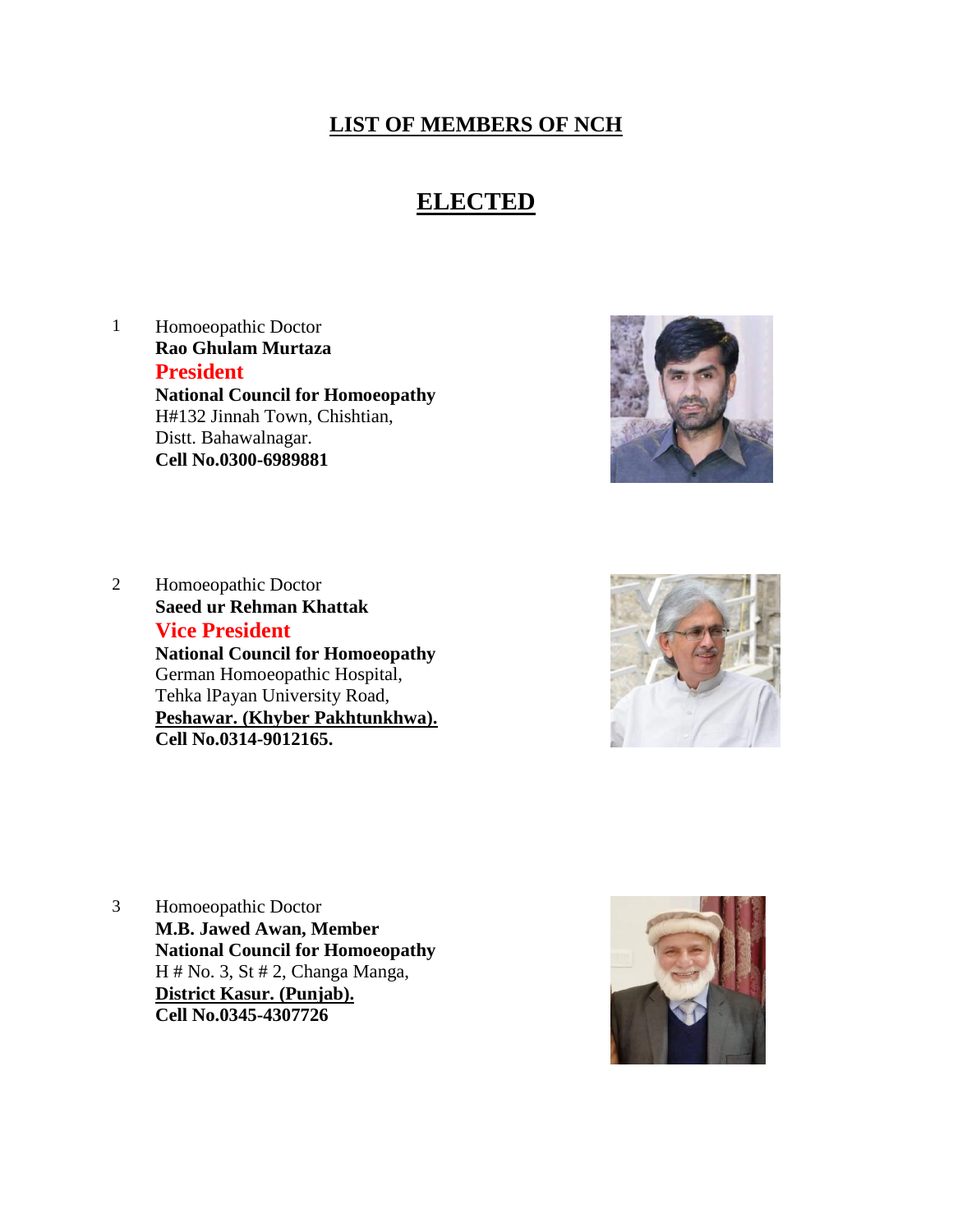4 Homoeopathic Doctor **Muhammad Irfan Wali, Member National Council for Homoeopathy** H # No. 334/1, meladChowk, **Saddar, Rawalpindi. (Punjab). Cell No.0300-5151501**



5 Homoeopathic Doctor **Faisal Saleem, Member National Council for Homoeopathy** P343 Block G, Gulistan Colony, **Faisalabad. (Punjab). Cell No.0321-8660675 0332-6699787**







7 Homoeopathic Doctor **Tabassum Hussain, Member National Council for Homoeopathy** Shaheen Homoeopathic Medical College,1422/5, Dehali Road, **LAHORE CANTT(PUNJAB). Cell No. 0345-4344796-0324-44397601**

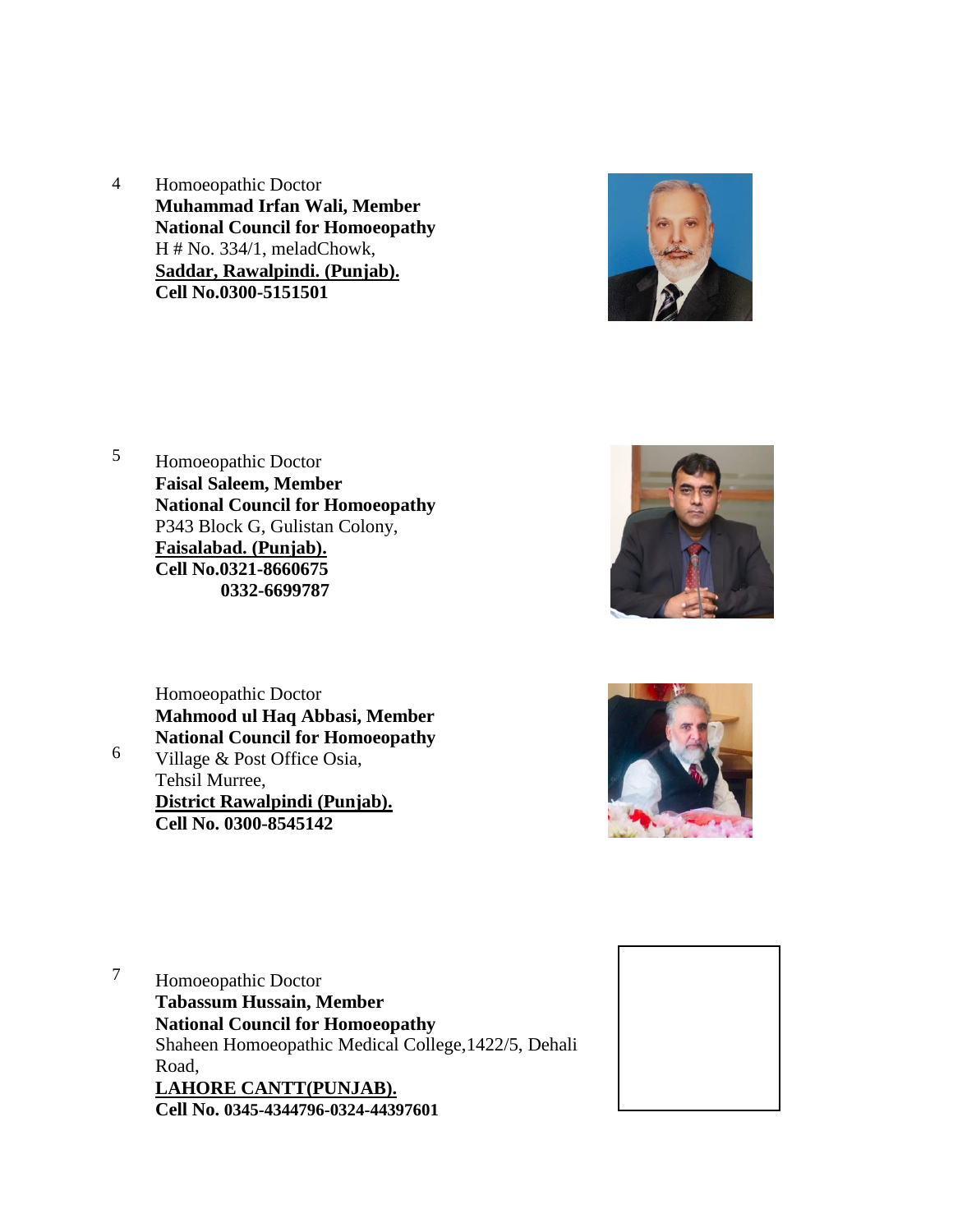8 Homoeopathic Doctor **Muhammad Asif Khan. Member National Council for Homoeopathy** H # No. 236, G.O.R. Bangali Colony, **Tippu Sultan Road, Hyderabad (Sindh**). **Cell No.0300-9376313**



9 Homoeopathic Doctor **Muhammad Moin Khan, Member National Council for Homoeopathy** 4/1100 Shah Faisal Colony, Tehsil Karachi East, **Karachi (Sindh). Cell No.0333-2487770**



10 Homoeopathic Doctor **Siddique Ali Ansari, Member National Council for Homoeopathy** B # 43 Block # 18, Scheme # 24, **Gulshan-e-Iqbal, Karachi (Sindh). Cell No.0334-3126255**

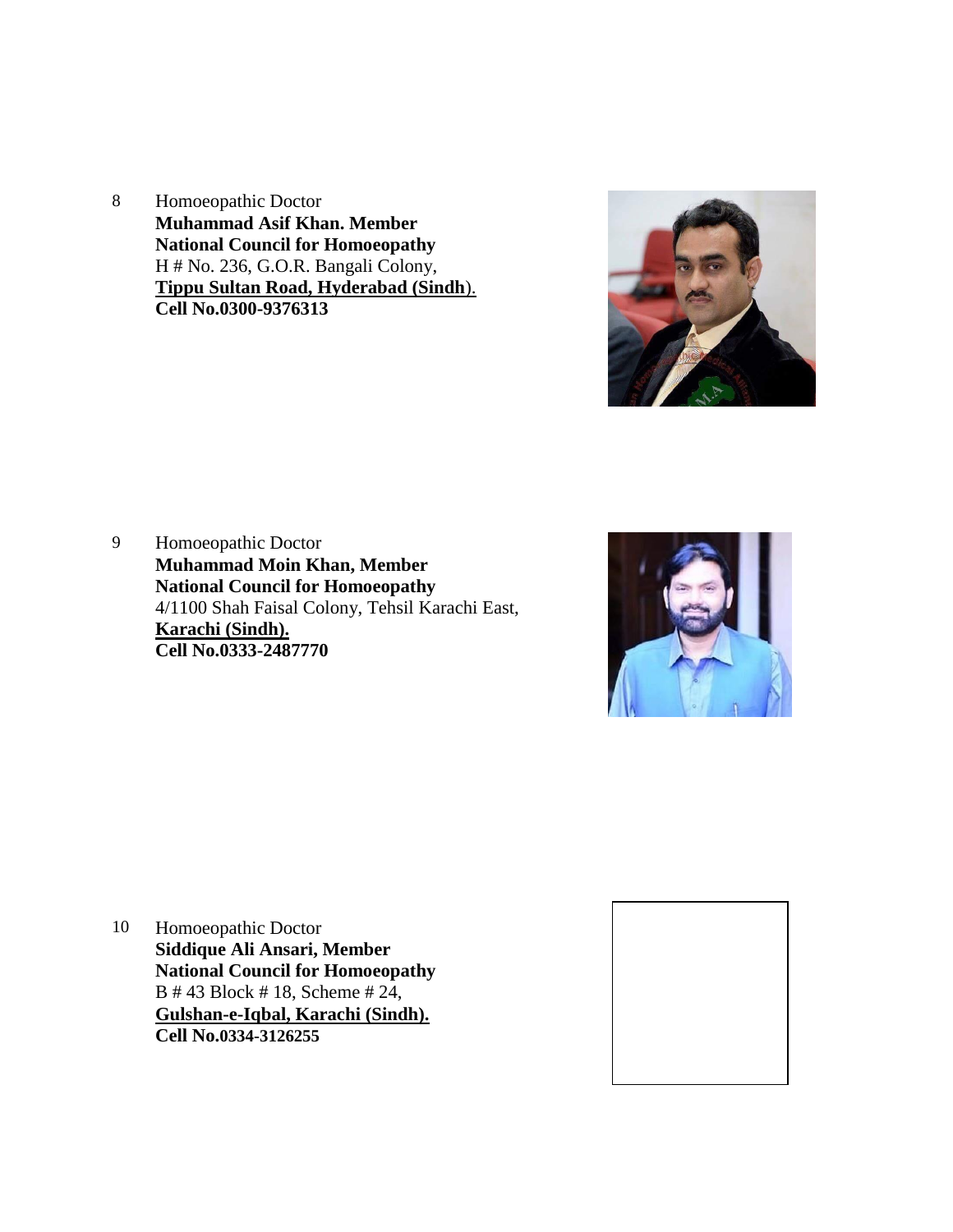



12 Homoeopathic Doctor **Raheel Muhammad, Member National Council for Homoeopathy** C/o Yousafzai Homoeopathic Medical College, Gulshan Abad ManeriPayan Topi Road, **Swabi.(Khyber Pakhtunkhwa). Cell No. 0333-9431499**

13 Homoeopathic Doctor **Waheed Ahmad,Member National Council for Homoeopathy** NusratHomoeo Pharmacy, **4-Patek Road, Quetta. (Balochistan) Cell No.0333-7809060**

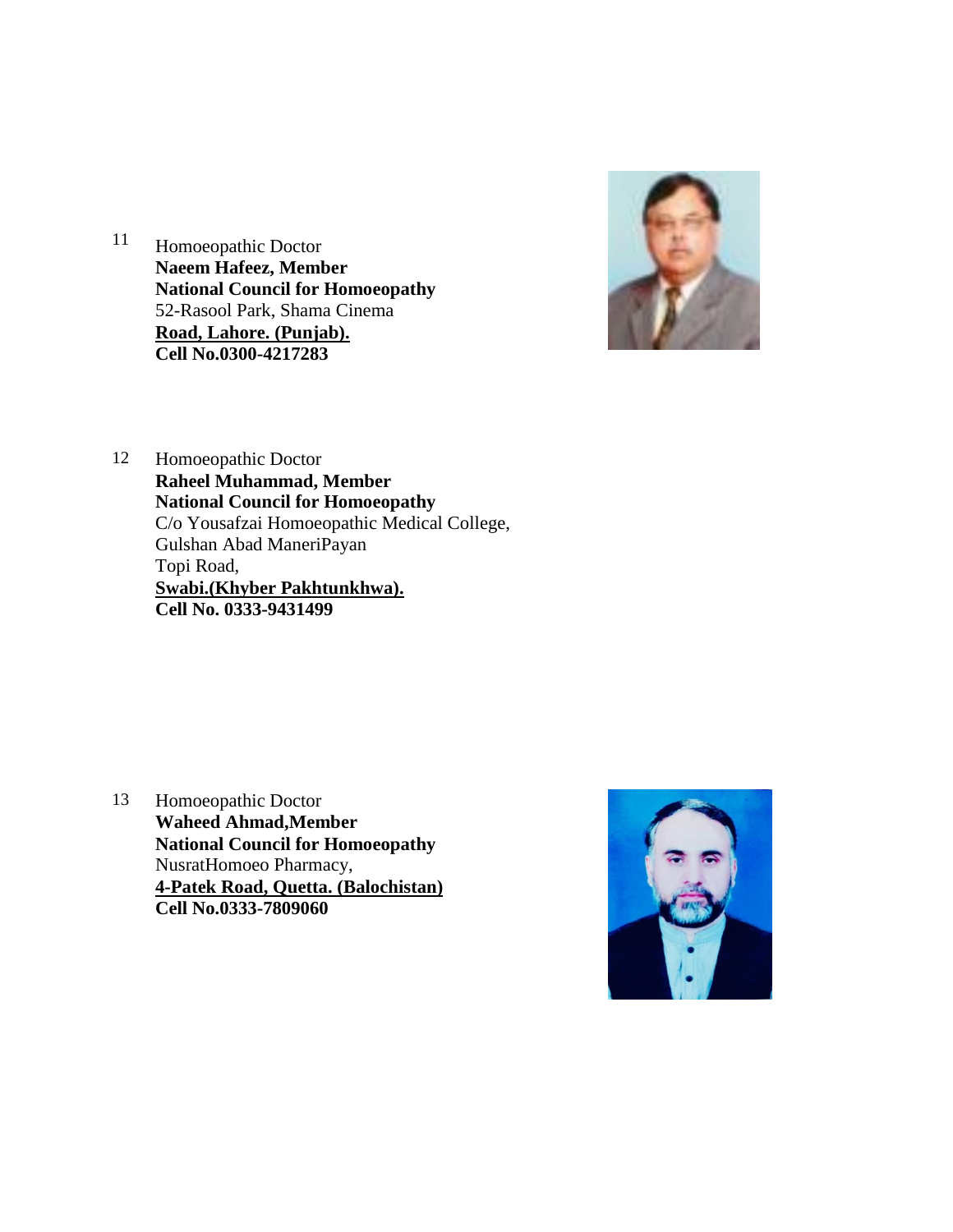## **NOMINATED**

## 14 **Mr. Zafar Shehzad Khurshid Deputy Secretary (Budget),** Member National Council for Homoeopathy / C.F.C, Ministry of National Health, Services, Regulations & Coordination, 3<sup>rd</sup> Floor Kohsar Block, Pakistan Secretariat, **Islamabad.**

15 Homoeopathic Doctor **Ilahi Bux, Member National Council for Homoeopathy** Flat No. 6, Fourth Floor, Defence Garden View Apartments, DOHS, Thandi Sarak, **Hyderabad (Sindh) Cell No. 0333-2627450**



16 Homoeopathic Doctor **Tariq Khan, Member National Council for Homoeopathy** House No. 10, St-99, **Sector G-13/1, Islamabad Cell No. 0300-8527939**

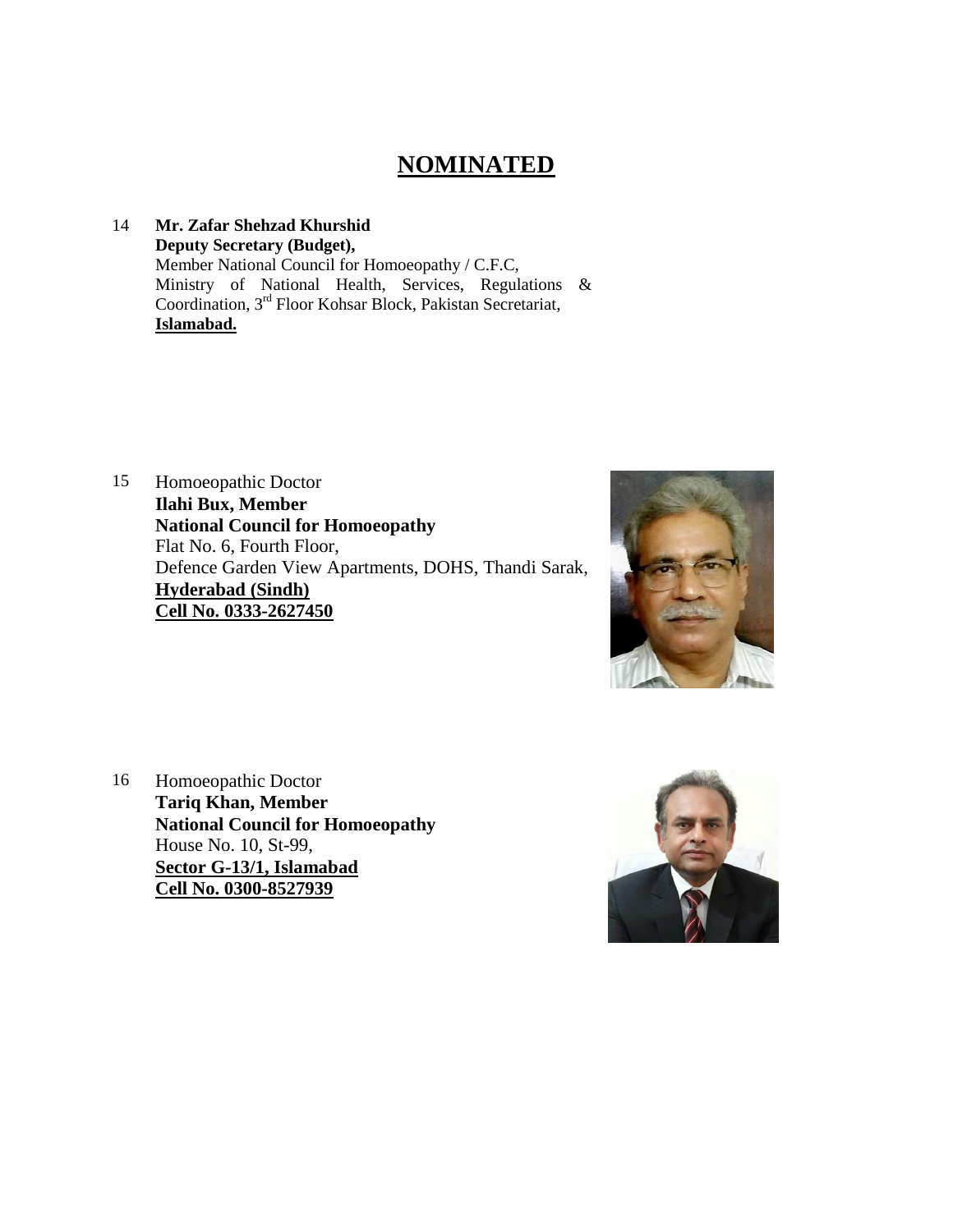17 Homoeopathic Doctor **Irum Naz Akhtar, Member National Council for Homoeopathy** Street No. 2 of Masjid–e-Quba, MohallahSadiqabad, **Taxila, Rawalpindi(Punjab). Cell No. 0336-5159094**



18 Homoeopathic Doctor **Aisha Nawaz, Member National Council for Homoeopathy** House No. 43, Street No. 02, Cavalry Ground, **Lahore Cantt (Punjab). Cell No. 0333-4041092**



19 Homoeopathic Doctor **Muhammad Aslam Khan, Member** National Council for Homoeopathy House No. 340, Block-A, Latifabad, **Hyderabad (Sindh) Cell No. 0300-3068192**